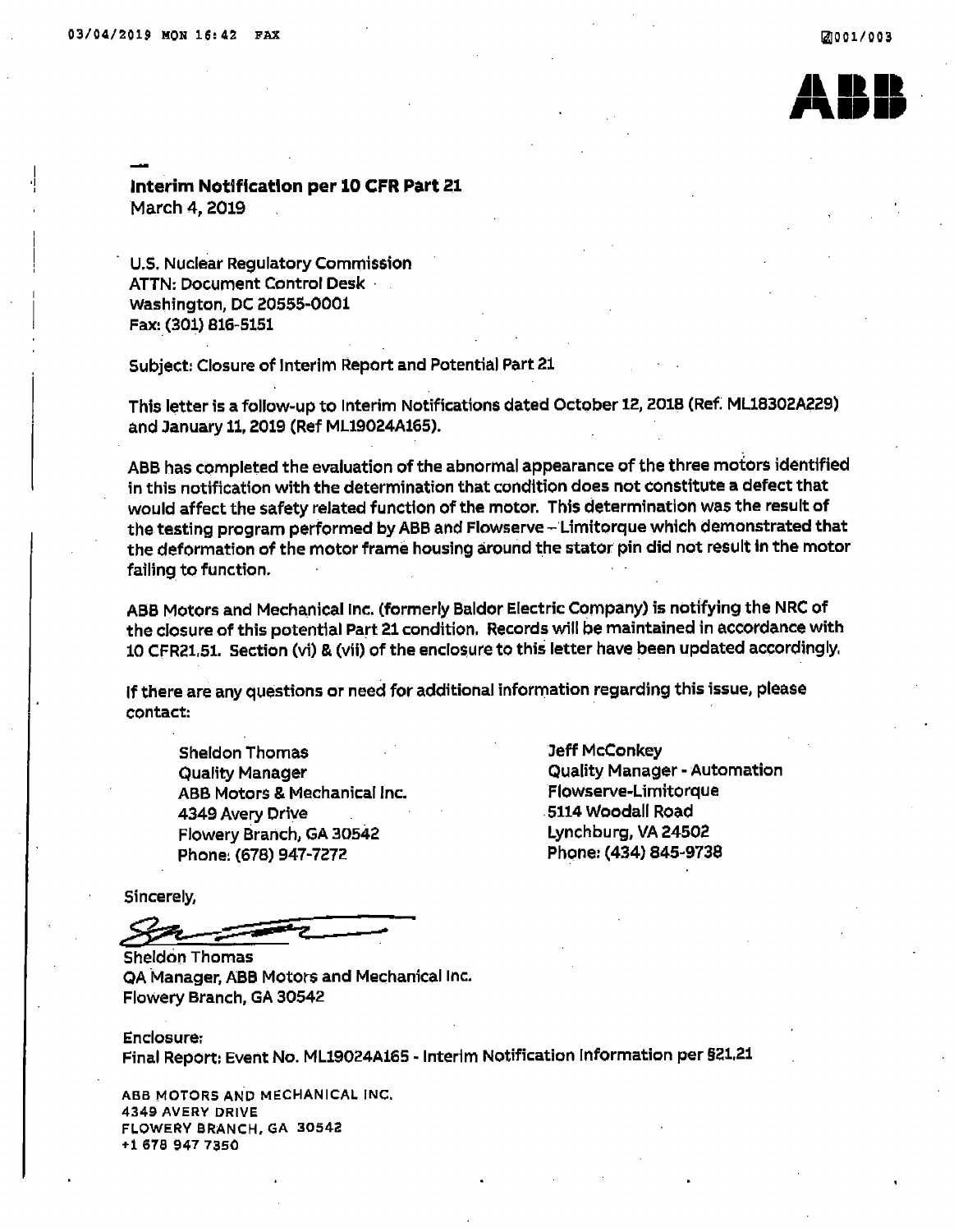I

··I

#### Final Report: Event No. ML19024A165 ~ Interim Notification Information per §21.21

#### **(t) Name .1.nd address of the individual or tndlv1duals Informing the Commission.**

Sheldon Thomas QA Manager ABB Motors and Mechanical Inc. 4349 Avery Drive Flowery Branch, GA 30542

## (ii) **Identification of the baste component supplied for such facility whtch contains <sup>a</sup> potential defect.**

The basic components being evaluated are Class lE 40 ft-lb, 56 frame. 2-pole motors supplied to Flowserve - Limitorque for installation on valve actuators to be supplied into nuclear plant applications.

## (iii) Identification of the firm supplying the basic component which contains a potential **defect.**

ABB Motors and Mechanical Inc. (formerly Baldor Electric Company) 4349 Avery Drive Flowery Branch, GA 30542

#### (iv) **Nature of the potential defect.**

ABB was contacted by our customer Flowserve - Limitorque regarding three 40 ft-lb, 56 frame, 2-pole AC electric motors with an abnormal visual appearance of cracked paint and minor deformation of the motor housing material around the stator pin. The stator <sup>p</sup>in is installed through the motor housing into the stator assembly. **ABB's** initial . inspection of the three motors revealed that the deformation around the pin had likely occurred when the motor was operated during actuator and/or MOV production · testing. ABB Is evaluating whether this abnormal visual condition of the stator pin interface with the motor frame constitutes a substantial safety hazard. ·

## (v) The date on which the information of such defect or failure to comply was obtained.

The discovery date of the condition being evaluated is August 2, 2018 and was reported per the initial Interim Notification under Event No. ML18302A229.